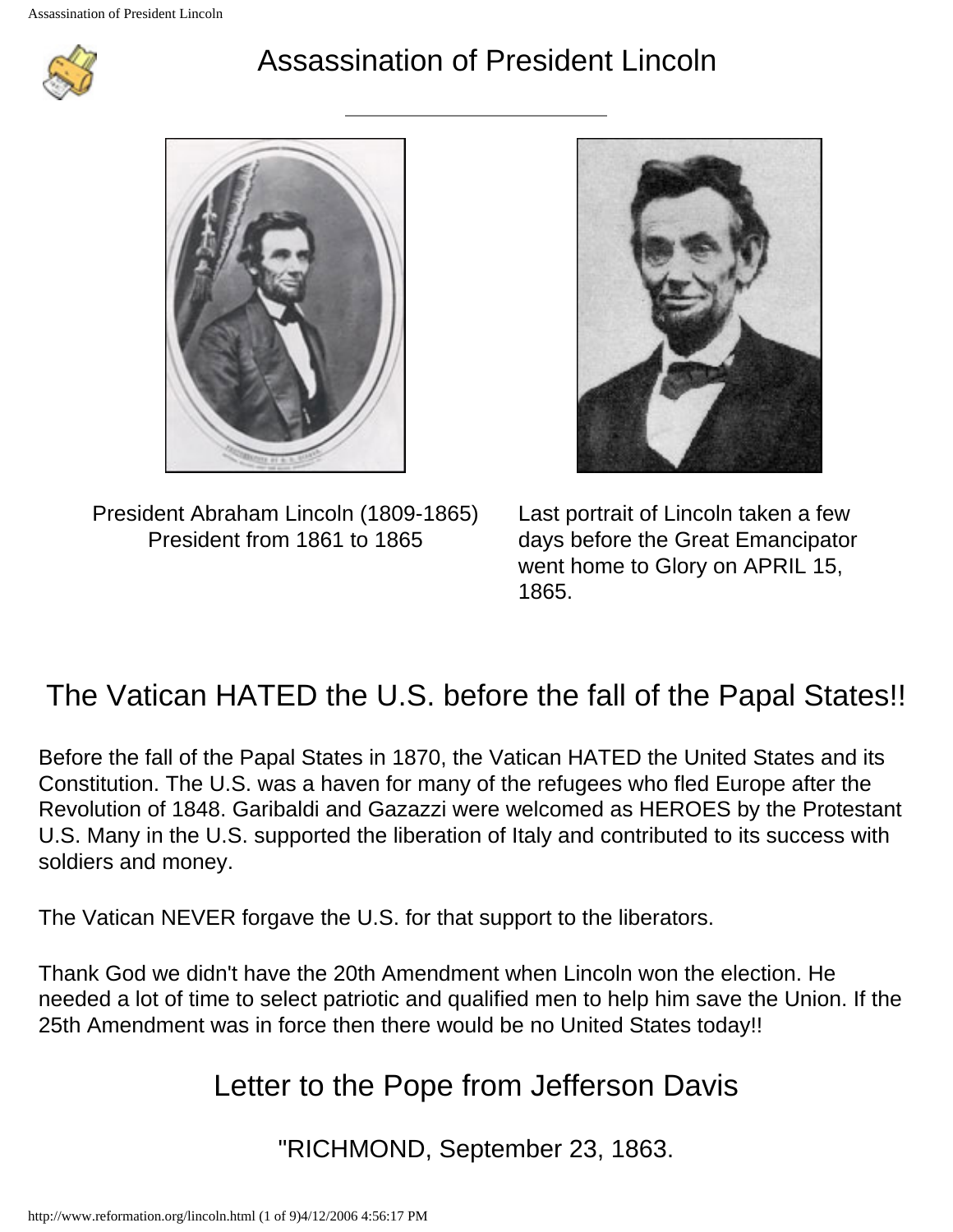#### VERY VENERABLE SOVEREIGN PONTIFF

"The letters which you have written to the clergy of New Orleans and New York have been communicated to me, and I have read with emotion the deep grief therein expressed for the ruin and devastation caused by the war which is now being waged by the United States against the States and people which have selected me as their President, and your orders to your clergy to exhort the people to peace and charity. I am deeply sensible of the Christian charity which has impelled you to this reiterated appeal to the clergy. It is for this reason that I feel it my duty to express personally, and in the name of the Confederate States, our gratitude for such sentiments of Christian good feeling and love, and to assure Your Holiness that the people, threatened even on their own hearths with the most cruel oppression and terrible carnage, is desirous now, as it has always been, to see the end of this impious war; that we have ever addressed prayers to Heaven for that issue which Your Holiness now desires; that we desire none of our enemy's possessions, but that we fight merely to resist the devastation of our country and the shedding of our best blood, and to force them to let us live in peace under the protection of our own institutions, and under our laws, which not only insure to every one the enjoyment of his temporal rights, but also the free exercise of his religion. I pray Your Holiness to accept, on the part of myself and the people of the Confederate States, our sincere thanks for your efforts in favor of peace. May the Lord preserve the days of Your Holiness, and keep you under His divine protection.

(Signed) "JEFFERSON DAVIS."

## The Pope's reply

#### "ILLUSTRIOUS AND HONORABLE PRESIDENT,

salutation:

We have just received with all suitable welcome the persons sent by you to place in our hands your letter, dated 23d of September last. Not slight was the pleasure we experienced when we learned, from those persons and the letter, with what feelings of joy and gratitude you were animated, illustrious and honorable President, as soon as you were informed of our letters to our venerable brother John, Archbishop of New York, and John, Archbishop of New Orleans, dated the 18th of October of last year, and in which we have with all our strength excited and exhorted those venerable brothers that, in their episcopal piety and solicitude, they should endeavor, with the most ardent zeal, and in our name, to bring about the end of the fatal civil war which has broken out in those countries, in order that the American people may obtain peace and concord, and dwell charitably together. It is particularly agreeable to us to see that you, illustrious and honorable President, and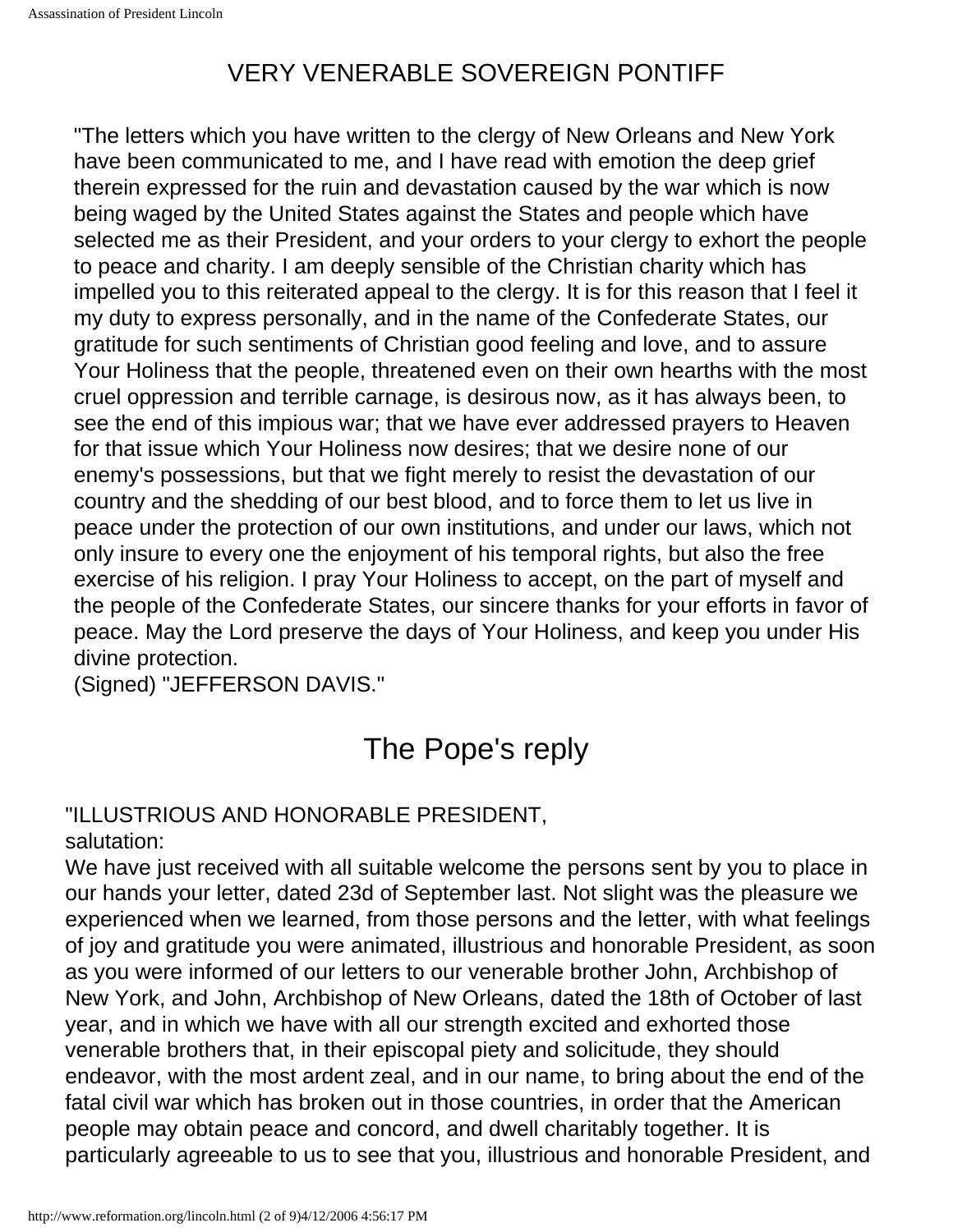your people, are animated with the same desires of peace and tranquility which we have in our letters inculcated upon our venerable brothers. May it please God at the same time to make the other peoples of America and their rulers, reflecting seriously how terrible is civil war, and what calamities it engenders, listen to the inspirations of a calmer spirit, and adopt resolutely the part of peace. As for us, we shall not cease to offer up the most fervent prayers to God Almighty, that He may pour out upon all the people of America the spirit of peace and charity, and that He will stop the great evils which afflict them. We, at the same time, beseech the God of pity to shed abroad upon you the light of His grace, and attach you to us by a perfect friendship. " Given at Rome, at St. Peter's, the 3d of December, 1863, of our Pontificate 18. (Signed) ".Plus IX."

From the book, *A Memoir of Jefferson Davis* in two volumes, completed by his wife Varina Davis after his death. According to that book the main hope of the Confederate States lay in the military intervention of foreign countries. This letter gave de facto recognition to the Rebellion. President Lincoln on reading it exclaimed!

#### "This letter of the Pope has entirely changed the nature and ground of the war."

As king of the Papal States, the Pope was the only foreign power to do so. After this letter was published, President Lincoln was visited by a close friend (ex-priest Charles Chiniquy). Chiniquy tells us what transpired:

"My dear President I answered, it is just that letter which brought me to your presence again. That letter is a poisoned arrow thrown by the Pope at you personally; it is your death warrant. Before the letter, every Catholic could see that their church as a whole was against this free Republic. However, a good number of liberty-loving Irish, German and French Catholics, following more the instincts of their noble nature than the degrading principles of their church, enrolled themselves under the banners of liberty, and have fought like heroes. To detach these men from the rank and file of the Northern armies, and force them to help the cause of the rebellion, became the main object of the Jesuits. Secret pressing letters were addressed from Rome to the bishops, ordering them to weaken your armies by detaching those men from you. The bishops refused; for they would be exposing themselves as traitors and be shot. But they advised the Pope to acknowledge, at once, the legitimacy of the Southern republic, and to take Jeff Davis under his supreme protection, by a letter, which would be read everywhere. That letter tell every Roman Catholic that you are a bloodthirsty tyrant fighting against a government which the infallible and holy Pope of Rome recognizes as legitimate. The Pope, by this letter, tells his blind slaves that you are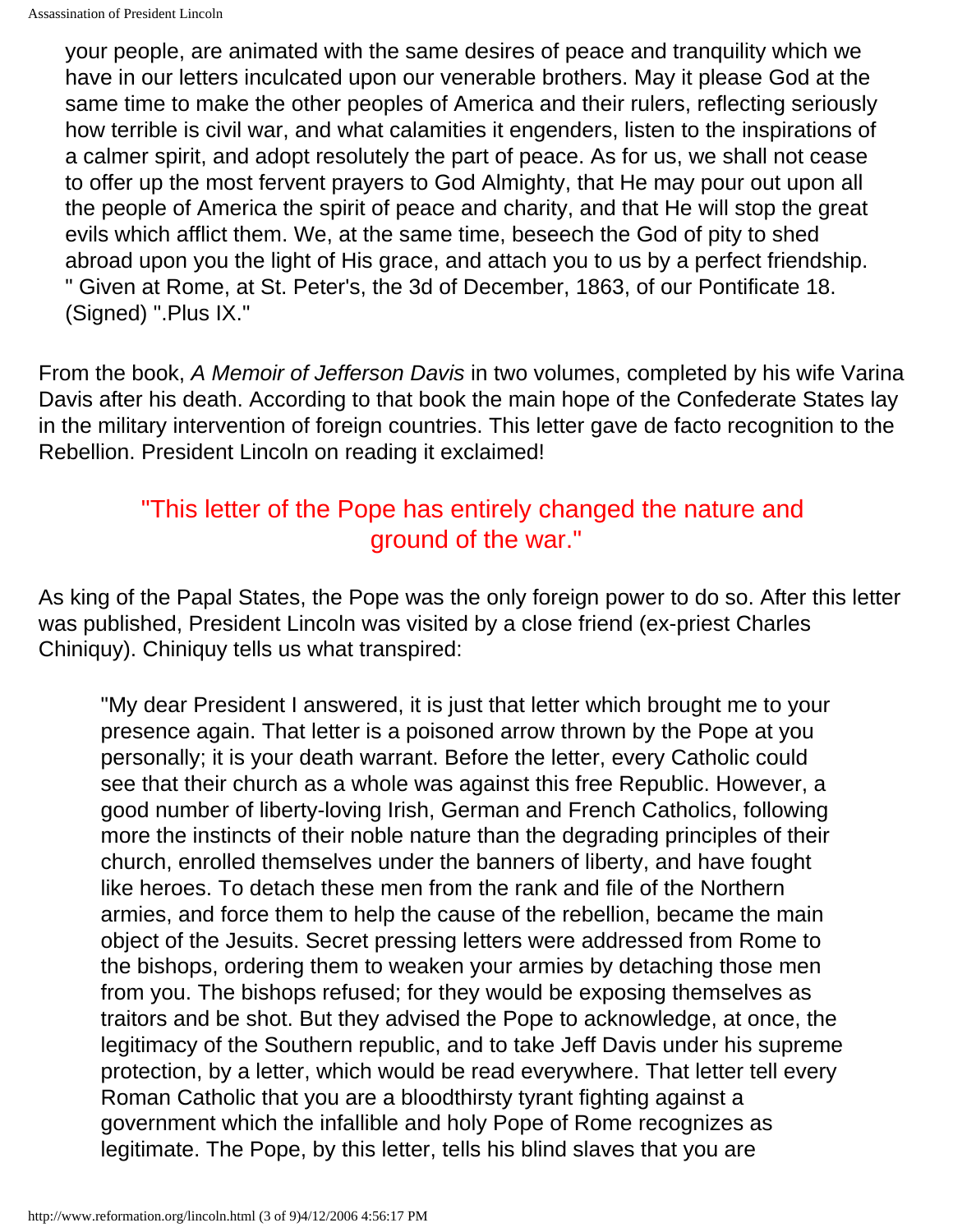outraging the God of heaven and earth, by continuing such a bloody. By this letter of the Pope to Jeff Davis you are not only an apostate, as you were thought before, whom every man had the right to kill, according to the canonical laws of Rome: but you are more vile, criminal and cruel that the horse thief, the public bandit, and the lawless brigand, robber and murderer. And my dear President, this is not a fancy imagination on my part, it is the unanimous explanation given me by a great number of the priests of Rome, with whom I have had occasion to speak on that subject. In the name of God, and in the name of our dear country, which is in so much need of your services, I plead that you pay more attention to protect your precious life, and not continue to expose it as you have done till now."

## The Pope's *poison pen* letter caused massive Roman Catholic desertions from the Union army

The Papal poison pen had proved more helpful to the South than if the Pope had sent whole battalions into the field:

| <b>Nationality</b>         | # of enlistees | <b>Percent</b> |
|----------------------------|----------------|----------------|
| <b>Native</b><br>Americans | 1,523,000      | 75.48          |
| Germans                    | 177,800        | 8.76           |
| <b>Irish</b>               | 144,200        | 7.14           |
| <b>British-American</b>    | 53,500         | 2.60           |
| English                    | 45,000         | 2.26           |
| Other foreigners           | 74,800         | 3.76           |

Desertions:

|     | <b>Germans</b> Native Americans Irish |            | <b>All others</b> |
|-----|---------------------------------------|------------|-------------------|
| 16% | 0.5%                                  | <b>72%</b> | $0.7\%$           |

The above figures indicate that out of every 10,000 Irish enlistees —almost all Catholics there were over 33 times as many desertions as among all the other groups put together.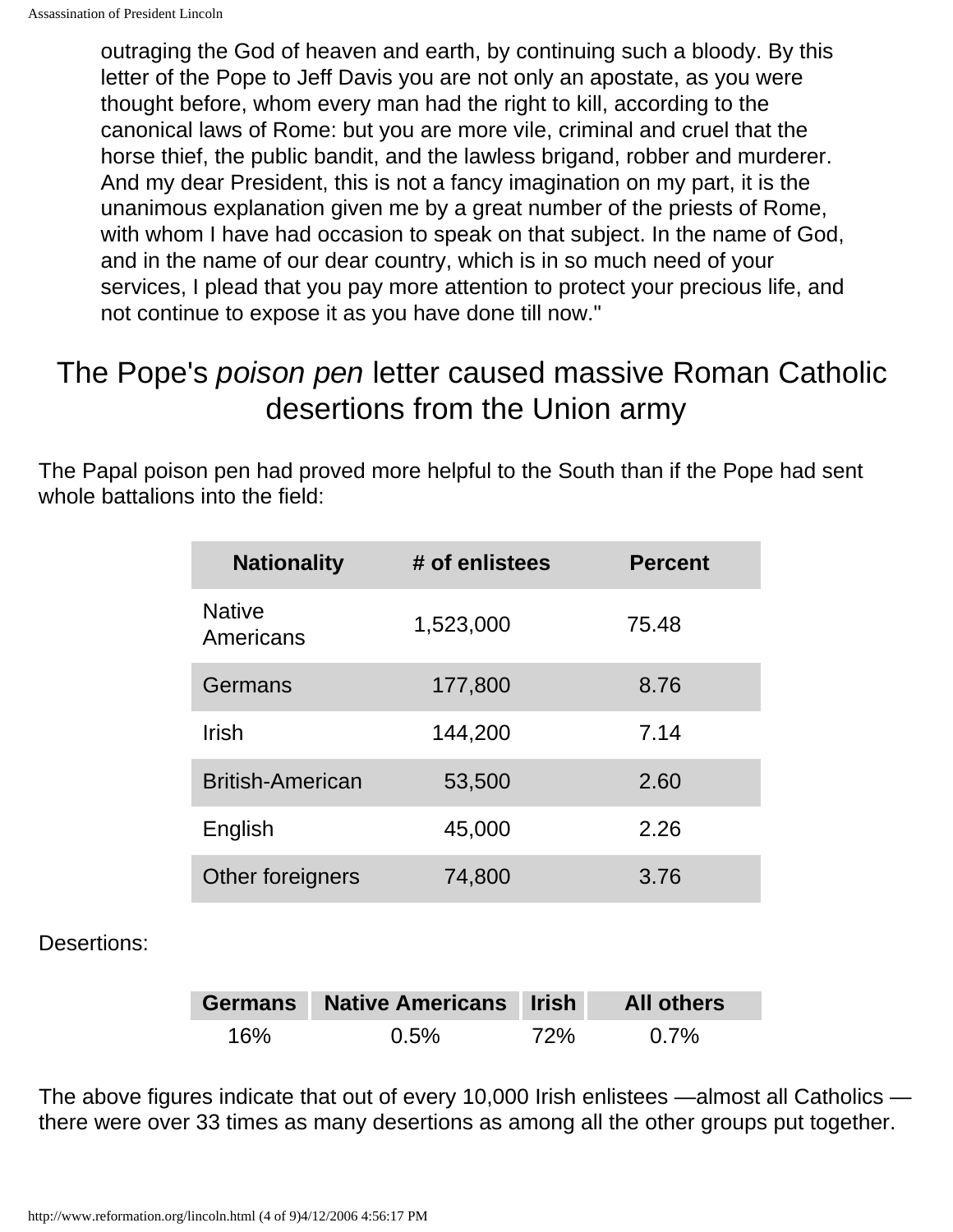## President Lincoln's views on the Jesuits

President Lincoln told Charles Chiniquy his views on the [Jesuits:](http://www.reformation.org/jesuits.html)

"So many plots have already been made against my life, that it is a real miracle that they have all failed . . . But can we expect that God will make a perpetual miracle to save my life? I believe not. The Jesuits are so expert in those deeds of blood that Henry IV (king of France who was assassinated by the Jesuit Revaillac for giving liberty to his people), said that it was impossible to escape them, and he became their victim, thought he did all he could to protect himself. My escape from their hands, since the letter of the Pope to Jeff Davis has sharpened a million of daggers to pierce my breast, would be more that a miracle. . . . I know that Jesuits never forget nor forsake (never give up). Man must not care how and where he dies, provided he dies at the post of honor and duty."

### John Surratt coordinated the assassination

Here is a quote from the *History of the Great Conspiracy* by T. M. Harris:

"From the description given by Sergeant Dye of the man who acted as monitor, calling the time three times in succession at short intervals, the last time calling "Ten minutes past ten," in front of the theatre, it will be remembered that the writer came to the conclusion that this was John H. Surratt. This conclusion was verified by this same witness on the trial of Surratt. Sergeant Dye had taken a seat on the platform in front of the theatre, and just before the conclusion of the second act of the play had his attention arrested by an elegantly-dressed man, who came out of the vestibule, and commenced to converse with a ruffianly-looking fellow. Then another joined them, and the three conversed together. The one who appeared to be the leader said, "I think he will come out now," referring, as the witness supposed, to the President. The President's carriage stood near the platform on which the witness was sitting, and one of the three passed out as far as the curbstone and looked into the carriage. It would seem that they had anticipated the possibility of his departure at the close of the second act, and had intended to assassinate him at the moment of his passing out of the door. Quite a crowd of people came out at the conclusion of the act, and Booth and his companions stood near the door, awaiting the opportunity which they sought. When most of the crowd had returned into the theatre, and the would be assassins saw that the President would remain to the close of the play, they began to prepare for his assassination in the theatre . . . Booth had left the side of his companion before this long enough to go into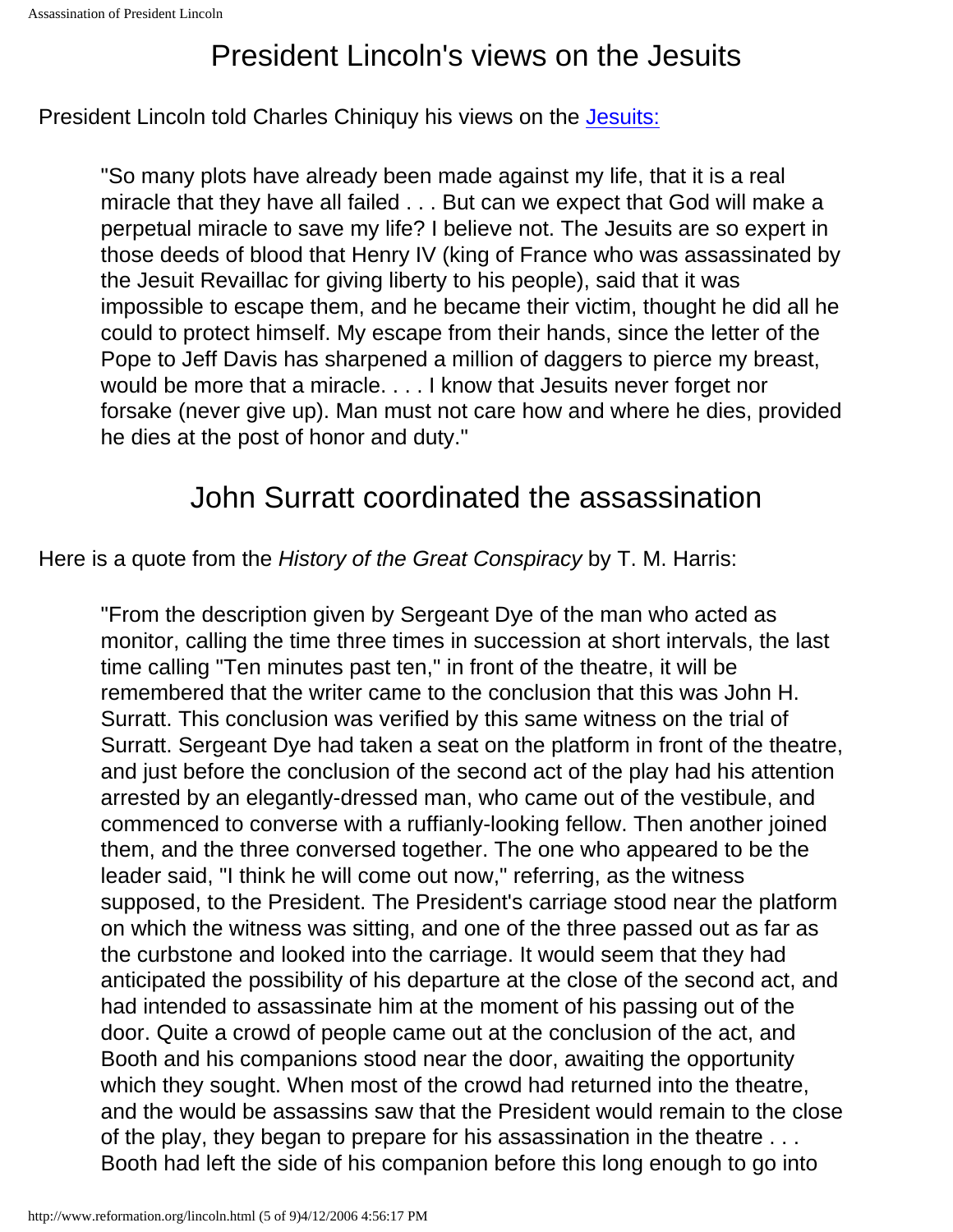the saloon, where he drank a glass of whiskey, and then, as soon as the time had been called the third time, went at once into the theatre, and in less that ten minutes thereafter fired the fatal shot . . . The suspicions of Sergeant Dye having been aroused by the conduct of these three men, he naturally scanned them very closely, and testified that he had a good view, not only of the person, but of the face and features of the man who called the time, and had his image indelibly impressed on his memory. Upon being confronted by Surratt on his trial, he unhesitatingly and positively declared that he was the man." (Harris, *History of the Great Conspiracy*, p. 212).



John Surratt (1844-1916) in the uniform of a Papal Zouave, photographed while hiding out in Rome.

John Surratt was the timekeeper who coordinated the assassination of President Lincoln outside the theatre.

In September, 1865, Surratt crossed the Atlantic, settling first in England, then later in Rome, where he joined the Papal Zouaves. While visiting Alexandria, Egypt in late 1866, Surratt was identified as the wanted Lincoln assassination conspirator and arrested.

Surratt was brought back to the United States for trial in a civilian--not a military--court. The trial began on June 10, 1867. After listening to testimony from 170 witnesses, the trial ended on August 10 with a hung jury. The federal government eventually dropped all charges against Surratt and he was released from custody in the summer of 1868.

### Funeral of President Lincoln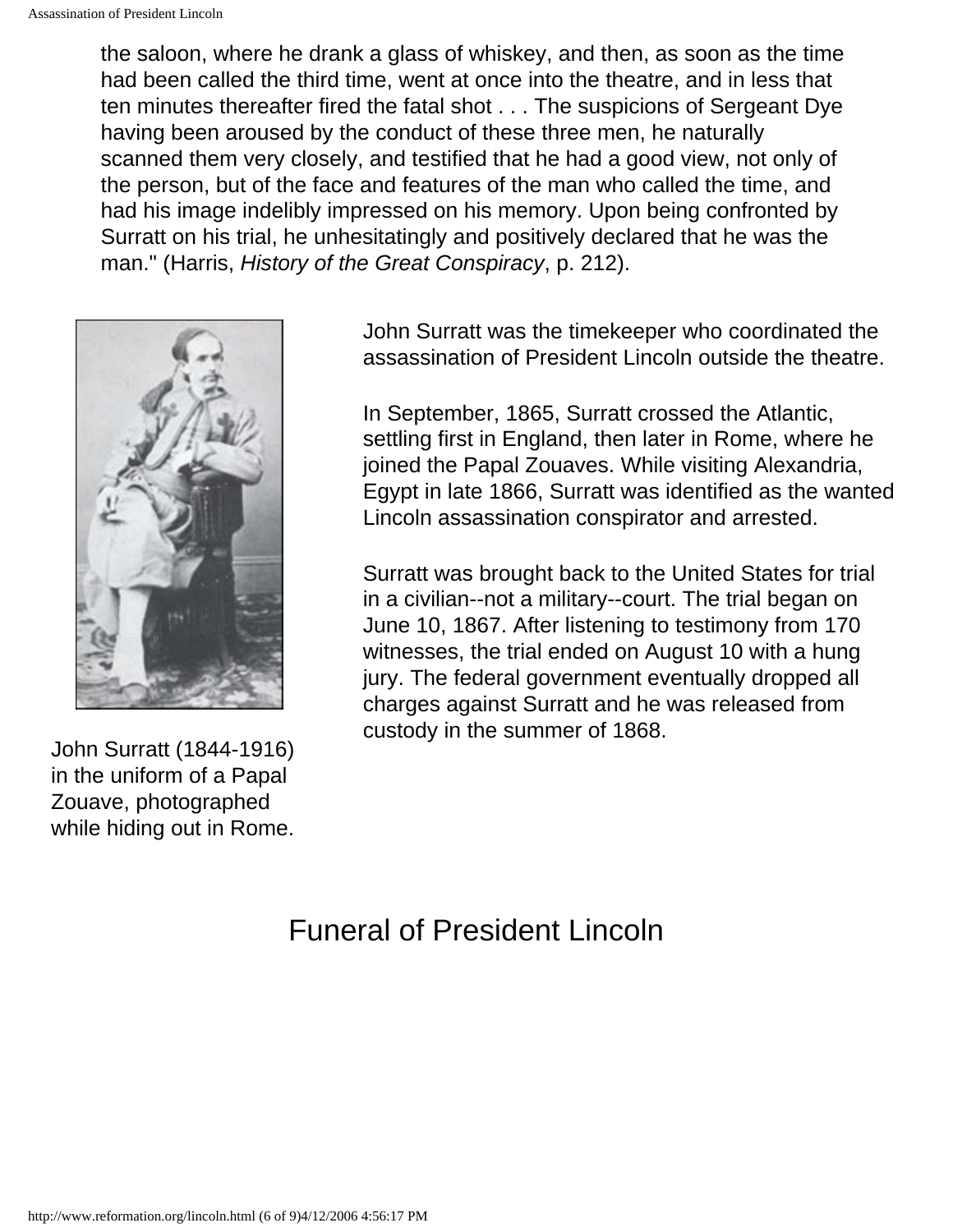

A grateful nation mourns....The funeral procession of President Lincoln visited 11 cities and over 1 million people filed past his coffin. He was mourned by millions throughout the world.

Words of condolences were received from virtually every country in the world . . . except from the Pope!!

President Lincoln's funeral procession in New York City.

When Lincoln's great antagonist Pius IX died in 1878, the Romans were so mad at him that they stopped the funeral procession and tried to throw his body into the Tiber. Only the militia saved him from a watery grave!!

The Vatican was *praying* for a Confederate victory because a divided Unites States would eventually break up into several countries. All of these new countries would be fighting each other and the Bull of Borgia would be a lot easier to enforce.

# Fall of the Papal States in 1870



The great antagonist of President Lincoln, Pius IX, declared himself *infallible* on July 18, 1870. A few months later the French soldiers were pulled out of Rome, Italian patriots occupied the city, and the Papal States were gone forever.

With the fall of the Papal States in 1870, Rome changed her tactics completely. She became the "friend" of the triumphant United States and began to plot to use the great economic and military power of the United States to get back her own despoiled possessions.

Millions of Catholics were told to emigrate to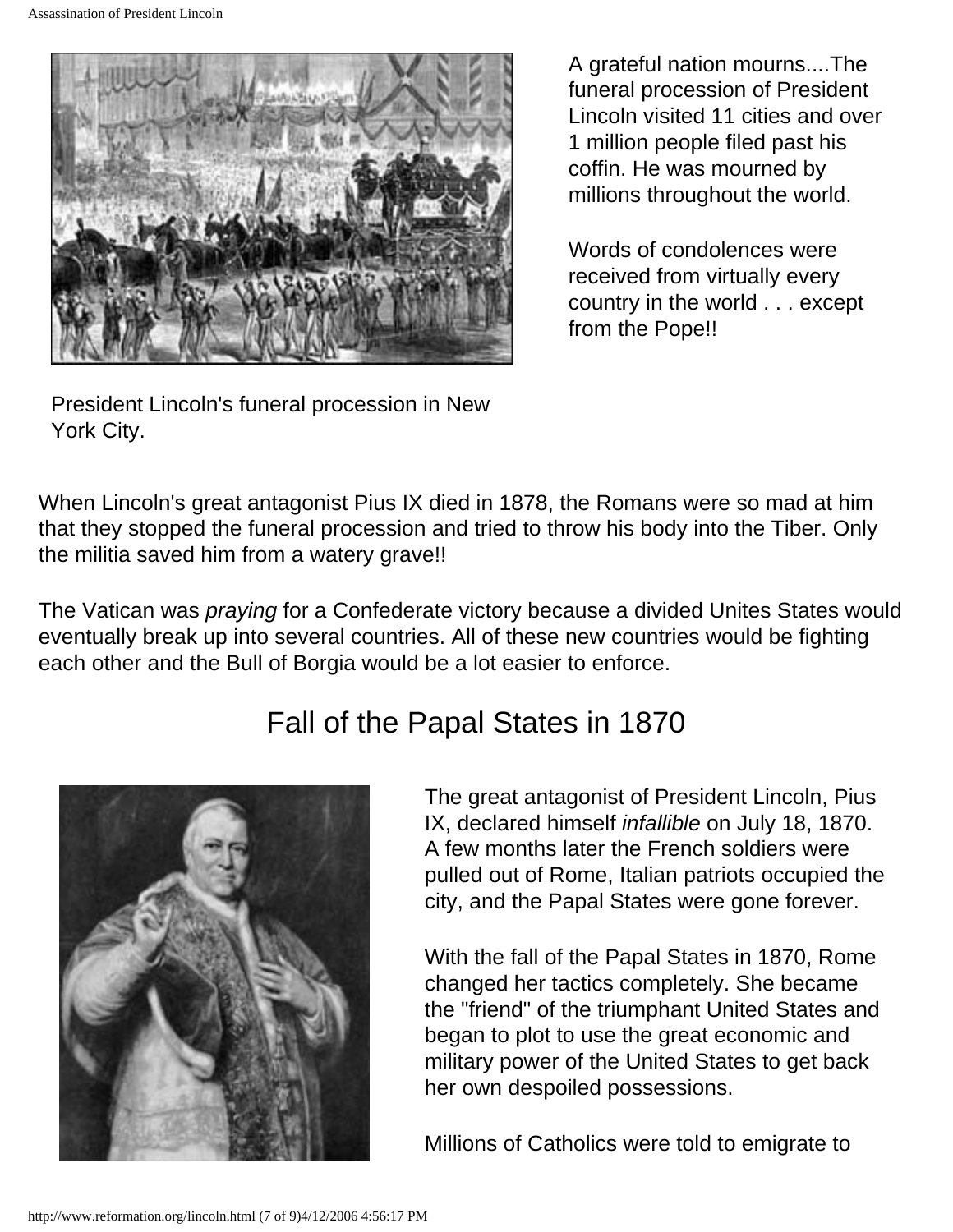Pope Pius IX (1846-1878). the United States and take over the government.

Vital Links

*[History of the Great Conspiracy](http://www.reformation.org/surratt.html)* by General T. M. Harris.

[Assassination of President Kennedy - Solved at Last!!](http://www.reformation.org/kennedy.html)

#### Editor's Notes

In 1870—just 5 years after the Civil War—Italian patriots, led by Giuseppe Garibaldi, liberated and unified Italy, and the *Papal States* were gone forever!

Interesting note: [Giuseppe Garibaldi,](http://www.reformation.org/garibaldi.html) the great Italian patriot and freedom fighter was considered for the top post in the Union Army by President Lincoln at the start of the war. This was before the Union finally found a winning General in U.S. Grant!

Excerpted from the great Christian classic *Fifty Years in the "church" of Rome* by Charles Chiniquy, published by [Chick Publications](http://www.chick.com/)

See *[Hitler's Pope](http://www.reformation.org/hitler_pope.html)* p. 15, by John Cornwall.

#### References

Chiniquy, Charles. *[Fifty Years in the "church" of Rome](http://www.chick.com/catalog/comics/0251.asp)*, Chick Pub., 1982.

Davis, Varina. *Jefferson Davis a Memoir* (in 2 volumes), The Nautical & Aviation Pub. Co., Baltimore, Maryland, reprinted 1990.

Harris, T. M. *A History of the Great Conspiracy,* Patriot Pub. Co., Boston, 1890. (A member of the military tribunal that tried the assassins).

Manhattan, Avro. *Vatican Moscow Washington Alliance*, Chick Pub., Chino, CA, 1982.

McLoughlin, Emmett (ex-priest) *An Inquiry into the Assassination of Lincoln,* Citadel Press, Secaucus, NJ, 1977.